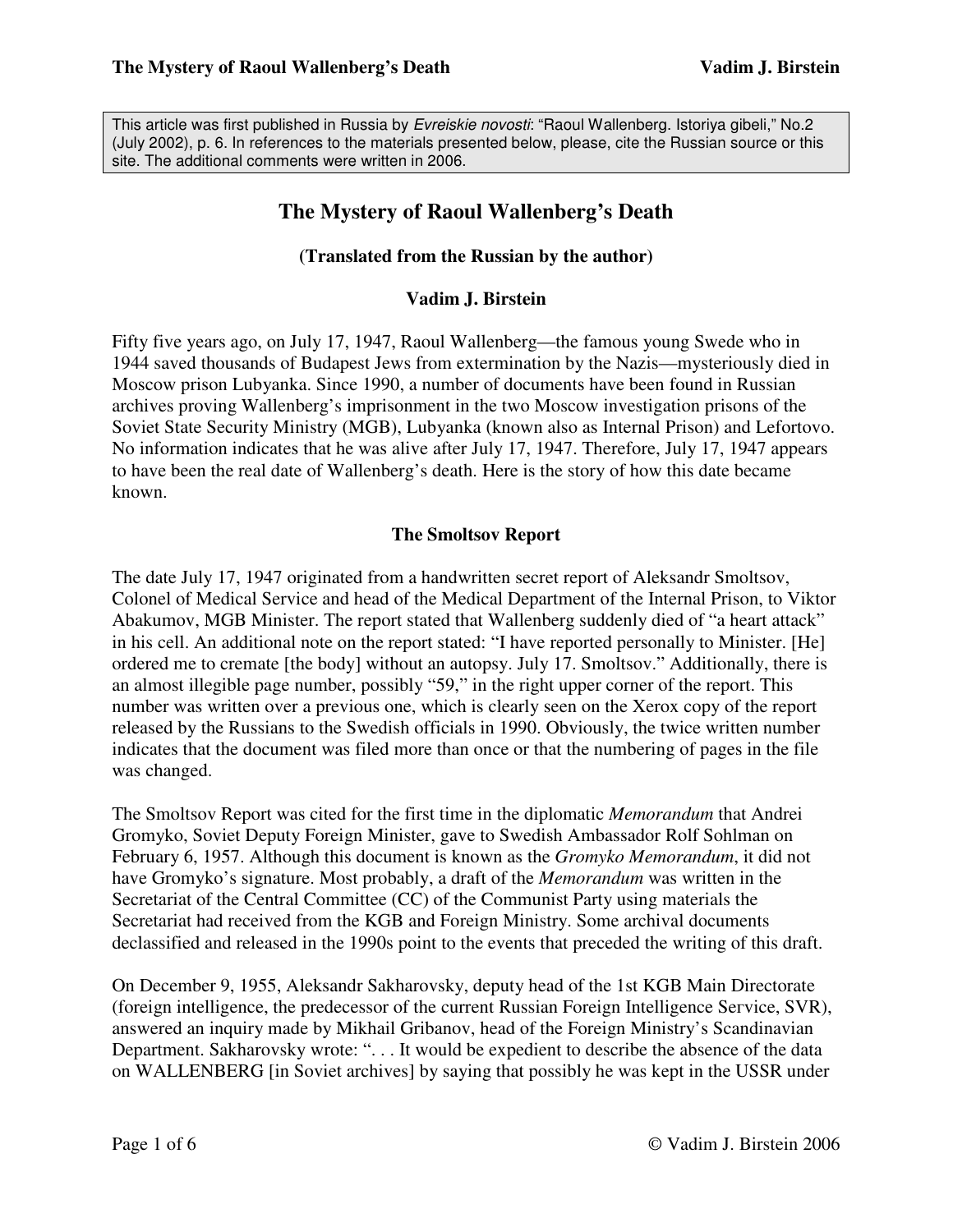another name from the end of the war until his death." In other words, Sakharovsky suggested to use a sort of a red herring.

It is hard to believe that Sakharovsky wrote his answer without having looked through documents about Wallenberg. It is unknown if he examined any archival file connected with the Wallenberg case or the Wallenberg family (the Wallenbergs were and still are one of the most powerful Swedish financial and industrial tycoons). According to the memoirs of Pavel Sudoplatov, the notorious functionary and assassin of the Soviet secret services (NKVD/MGB), the latter file exists in the SVR Archive. Unfortunately, historians do not have access to this archive.

The Soviet Embassy in Sweden wanted to insist on the traditional Soviet explanation of Wallenberg's disappearance. The Embassy asked Vyacheslav Molotov, Soviet Foreign Minister, "to confirm once again [like in the previous diplomatic statements] that Raoul Wallenbrg has never been in the USSR." On March 8, 1956, copies of this letter were sent to the members of the CC Presidium, i.e., Nikita Khrushchev and his close associates.

On April 28, 1956, the CC Presidium discussed the Wallenberg case. Molotov and Ivan Serov, KGB Chairman, suggested postponing their final answer to the Swedes and to ask them for additional information about Raoul Wallenberg. The Presidium members accepted this suggestion.

A few months later, on August 8, 1956, A. K. Sirotin, head of the 1st Special Department (Archive) of the MVD (the Interior Ministry), signed a confirmation that documents on Raoul Wallenberg had been returned to the File of Especially Important Materials at the MVD Secretariat, where they have been kept since then. Unfortunately, the note did not mention if the documents came from the KGB or CC. Possibly, this was the file, from which the Smoltsov Report was taken out and copied. It is unclear why this time the MVD was involved in the case since before that all materials about Wallenberg were kept in the KGB.

Finally, on February 5, 1957, the CC Presidium approved a draft of the *Gromyko Memorandum*  prepared by the CC Secretariat. The next day Gromyko handed the approved unsigned version of the *Memorandum* over to the Swedish Ambassador.

# **About the Prison File**

The *Gromyko Memorandum* stated that the Smoltsov Report was found "as a result of an examination of the archival documents of the medical service of Lubyanka Prison." It is hard to believe that this was true. As a rule, such reports were put in the so-called Prison File of the investigated prisoner and most probably, the report was taken from Wallenberg's Prison File.

According to Soviet rules, there were two files for each arrested person kept in the MGB investigation prisons Lubyanka, Lefortovo, and Sukhanovo in Moscow: the Prison File and the Investigation File. The Prison File (the title *Delo arestovannogo* or *Arrestee's File* was printed on the cover of the folder) contained documents that concerned the everyday life of the prisoner: his biography which was filled out after his/her arrival to the prison, a report of the brief medical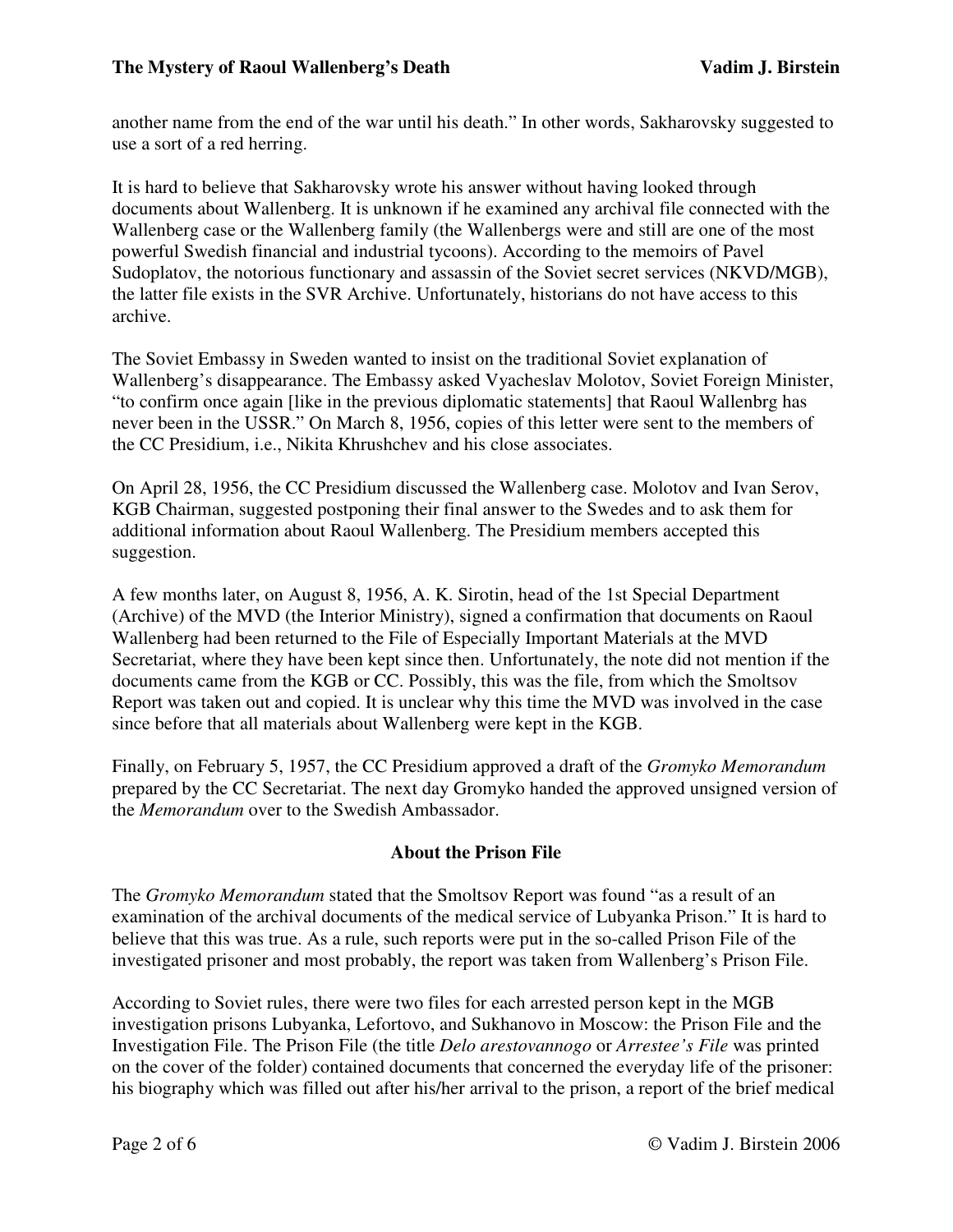examination, a report on the search of the prisoner, receipts for valuables and money taken from the prisoner, notes about which department was in charge of the investigation of the case, orders for the transfer of the prisoner from one cell to another, etc. Also, the Prison File contained the investigator's requests to transport prisoners for interrogation (each request had the investigator's name), orders to punish the arrestee for his/her attempts to contact inhabitants of other cells by knocking, and many other types of documents, as well as, finally, a document about the conviction of the prisoner (called at the last stage of the investigation procedure *the accused*) and a document to what labor camp or prison the convict should be sent. An investigator wrote the document about the future incarceration *before* the trial.

As for Raoul Wallenberg, he was captured in Hungary by SMERSH operatives (SMERSH is an acronym of the Russian words "Death to Spies"). SMERSH was a military counterintelligence branch of the Soviet Army, a secret service that acted independently from the NKGB (State Security Commissariat, later the MGB) and the NKVD (Interior Commissariat, later the MVD). Most POWs were arrested and investigated under NKVD jurisdiction, and only those whom SMERSH considered of high importance because of the intelligence information they possessed, were sent to Moscow and investigated by SMERSH's Main Directorate. Wallenberg was among them.

On an order from Moscow, the detained Wallenberg and his driver, Vilmos Langfelder, were brought to Moscow and investigated in the Main Directorate of SMERSH. In June of 1946, SMERSH was incorporated into the MGB as its 3rd Main Directorate. Simultaneously, the head of SMERSH, Viktor Abakumov, was promoted to MGB Minister. All arrestees, including Wallenberg, were transferred to the jurisdiction of the MGB. However, the same group of investigators continued to investigate their cases.

Political prisoners, including those who, like Wallenberg, were arrested on suspicion of espionage (Article 58, paragraph 6 of the Criminal Code of the Russian Federation), were sentenced by the MGB Special Council, know in Russian as the *Osoboe soveshchanie* or OSO. The OSO was a unique extra-court council that consisted of the MGB Minister and two of his deputies. In some cases, the accused was sentenced on political charges not by the OSO, but by the Military Collegium of the USSR Supreme Court. The Politburo discussed and approved the decision of the Military Collegium *before* the trial.

After sentencing, the Prison File was renamed the Convict's Personal File (*Lichnoe delo zaklyuchennogo*) or, for short, the Personal File. It now it contained a copy of the OSO Decision or the Verdict of the Military Collegium and an order to transfer the convict to the particular labor camp or prison. The Personal File was sent along with the convict to a camp or prison. Since mid-1948, there were three special punishment prisons for especially important political prisoners, in the towns of Vladimir (about 100 miles from Moscow), Verkhne-Uralsk (in the Ural Mountains), and Aleksandrovsk (near the city of Irkutsk in Siberia). Of them, Vladimir Prison was used for important political prisoners from mid-1947 on.

All other political prisoners were sent to the labor camps. The Soviet legal system was based on the principle that political prisoners should be "corrected" through hard physical work. This was a hypocritical cover for Soviet industry's need in cheap slave labor. From mid-1948 on, political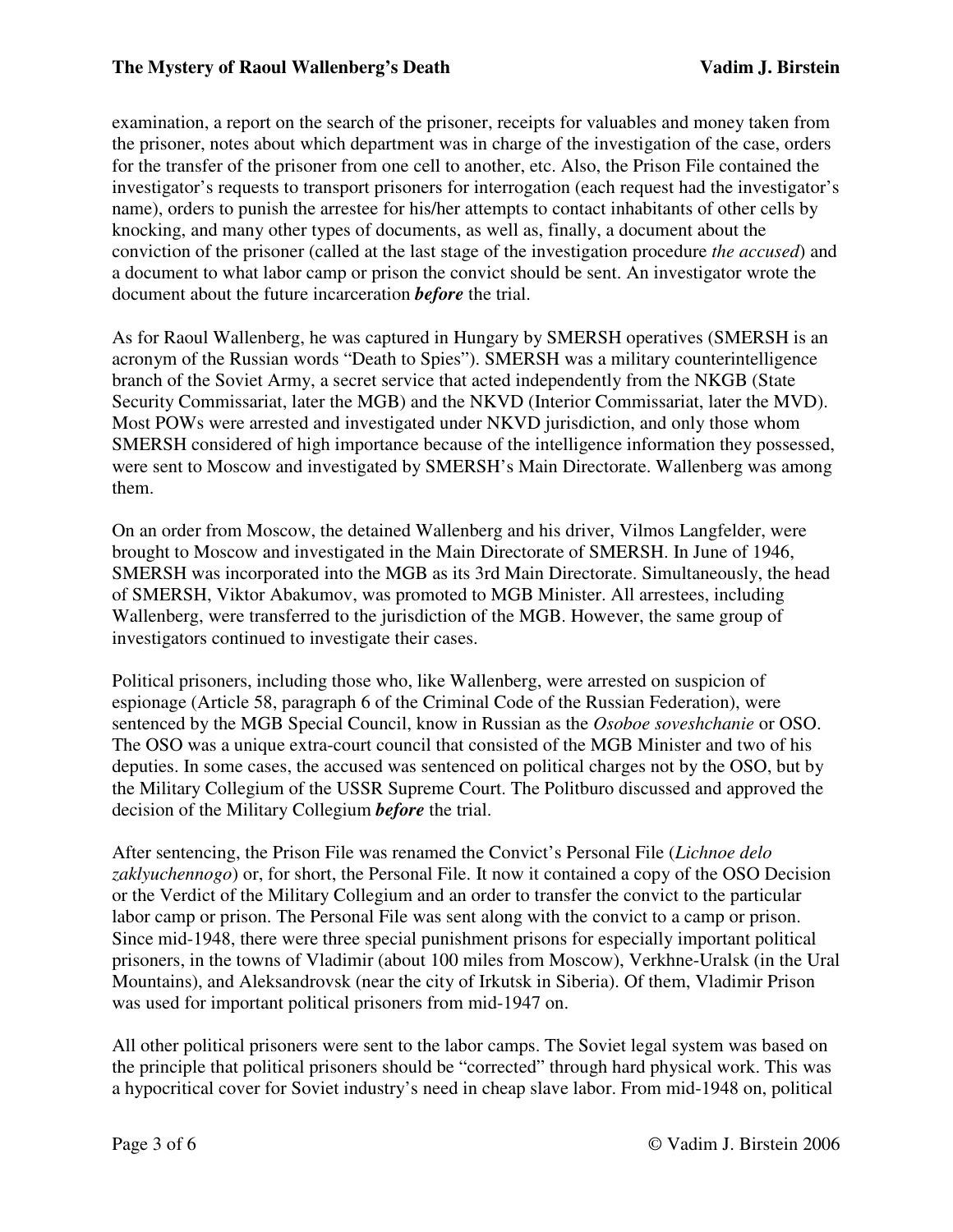prisoners were kept separately from convicted criminals, in a system of Special Camps with an especially strict regime. Documents on the life of the convicted prisoner in a camp or prison were filed in the same Personal File that arrived with the prisoner.

The content of the Investigation File was different from the Prison/Personal File. The folder had a printed title in Russian *Delo No.,* and the investigator wrote by hand the number of the particular case. It contained documents on the arrest and investigation of the arrestee, including some reports of secret service informants before the arrest, transcripts of interrogations of the arrestee (named protocols) signed by an interrogator and the prisoner, etc. After sentencing, the Investigation File was sent to the MGB/KGB archive, where it was kept as the Archival Investigation File of the prisoner even after his/her release or death.

If an arrestee died in an investigation prison before the completion of the investigation, a report on his/her death with a preliminary diagnosis of the cause of death, signed by the head of the Medical Department of the prison, was put into the Prison File. Usually, an autopsy report followed this document in the file.<sup>1</sup> All autopsy reports on political prisoners who died in Moscow NKGB/MGB investigation prisons that I have seen in the files, were signed by the same doctor, Professor Pyotr Semenovsky, Moscow City Chief Medical Forensics Expert.

An order to send a corpse to the Moscow Crematorium was usually the next document in the Prison File of a dead prisoner. Sometimes this order stated that the cremation was ordered by the MGB department that had been in charge of the investigation. In other cases there was a note of the commandant of the prison and head of the prison's medical department: "*To the head of the Crematorium. A corpse of a male is sent to you for cremation.*" On the back, the head of the Moscow Crematorium wrote that he had received the corpse. After this, the note was filed in the Prison File of the dead prisoner.

Therefore, most probably the Smoltsov Report was taken from Wallenberg's Prison File. This file, in fact, existed since it was mentioned in a copy of one of Lefortovo Prison's documents dated March 1, 1947, and released by the KGB to the Swedish officials in 1991. Possibly, Sakharovsky's note dated 1957 that I have already described, was the last mention of this file. Unfortunately, the correspondence between the MGB and the CC Secretariat, as well as documents the MGB sent to each of the Politburo/Presidium members including Stalin and Molotov, are still classified in Russia. Each Politburo member kept them in a Special MGB Folder. Possibly, these documents could disclose the fate of Wallenberg's Prison File and his fate.

The authenticity of the Smoltsov Report was confirmed by the Swedish forensic handwriting experts who carefully studied the original. However, in my opinion, the additional note on the report on the cremation of the corpse does not look authentic and needs a separate detailed study. The letters in the note are written too carefully, especially the signature of Smoltsov. Regrettably, the Swedish officials never questioned the KGB/FSB archivists about why, in the

 $\overline{a}$ 

<sup>&</sup>lt;sup>1</sup> According to the rules, three copies of the autopsy report were written. One copy was sent to the investigation unit in charge of the case, the second was sent to the Prison Department, and the third was filed in the Prison File. See NKVD Order No. 00674 dated June 11, 1939. Document No. 33 in Kokurin, A. I., and N. V. Petrov, *GULAG (Glavnoe upravlenie lagerei) 1917-1960* (Moscow: Demokratiya, 2000), pp. 115-116 (in Russian).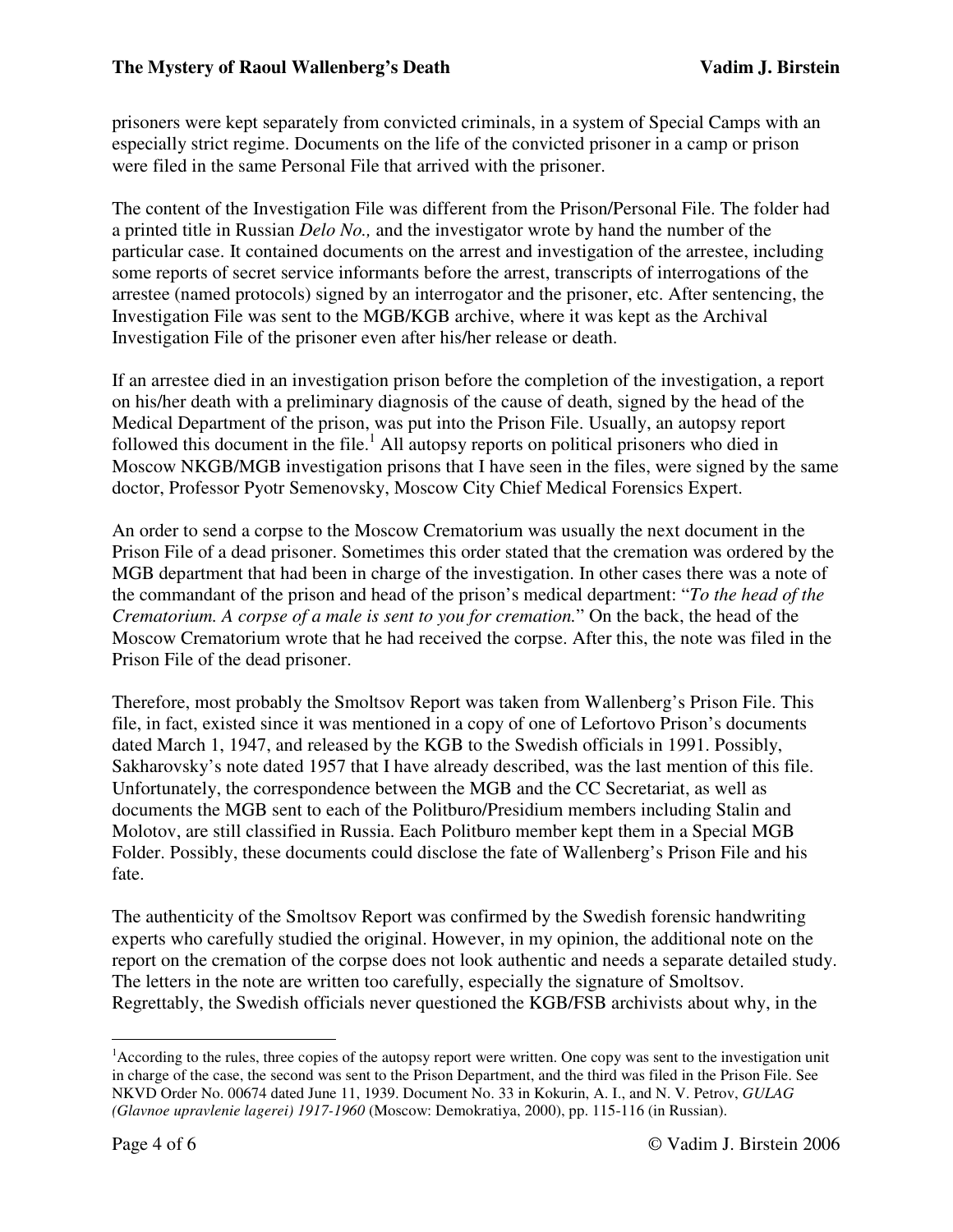case of Wallenberg, the order not to cremate the body was written on the report of the death. According to the MGB rules, which were very strict, this should be a separate document. Doctor Smoltsov would not violate the rules. Therefore, I think another examination of the handwriting of the cremation note is needed.

# **The Last Straw**

Despite a careful search, no document mentioning that Wallenberg was alive after July 17, 1947, was found in the Russian archives. However, analysis of the recently released documents allows me to reconstruct the events that were preceded that day.

On February 26, 1947, Colonel Sergei Kartashov, head of the 4th Department of the 3rd MGB Main Directorate, ordered the transfer of two prisoners of war, Wallenberg and his long-term cell-mate, Willi Roedel, former SS-Brigadefuehrer and a specialist on the "solution of the Jewish question," from Lefortovo to Lubyanka in Moscow. In Lubyanka, Kartashov ordered the prisoners to be put "together to Cell No. 7." This cell was located on the first floor of Lubyanka Prison, where intensely interrogated prisoners were kept. For some unknown reason, only Roedel, mentioned as "special prisoner No. 205" (Wallenberg was "special prisoner No. 206"), was transferred on that day.

Wallenberg was transferred to Lubyanka three days later, on March 1, 1947, "together with his Prison File," as a note in the registration book of Lefortovo Prison stated. Apparently Wallenberg was kept in Lubyanka separately from Roedel. The last known information about Wallenberg is that Major Aleksandr Kuzmishin, head of the 2nd Section of the 4th Department of the 3rd MGB Main Directorate, interrogated him on March 11, 1947. The interrogation took place in Room (Office) 671 on the 6th floor of the main Lubyanka building and lasted from 2:15 to 4:00 pm. Possibly, another investigator, who knew German and could translate the interrogation (Kuzmishin did not speak German), was also present. One can only guess what Major Kuzmishin asked Wallenberg about or told him.

Wallenberg's cell-mate Roedel outlived Wallenberg for only three months. On September 12, 1947, he complained to the Medical Department of Lubyanka Prison about a pain in his heart. After examining Roedel, the doctor on duty of that department concluded that Roedel had "an uncompensated heart disease."

A month later Kartashov ordered the transfer of Roedel to Camp No. 27 for POWs in the town of Krasnogorsk, in Moscow's suburbs. This was a special POW camp, in which not yet convicted mostly former high-ranking Germans were kept under MVD jurisdiction. Counterintelligence of both the MGB and MVD worked with them and, in particular, picking informants among them for use in Moscow investigation prisons as stool-pigeons (or sent them to East Germany). On October 15, 1947, 50-year-old Roedel suddenly died on the way to this camp. The abovementioned Chief Forensics Medical Expert Semenovsky signed the autopsy report that stated that Roedel's death was caused by "a sudden heart paralysis."

Since Roedel was still listed under the jurisdiction of the 3rd Main MGB Directorate, the next day Colonel Aleksandr Mironov, Commandant of Lubyanka Prison, reported to Kartashov about